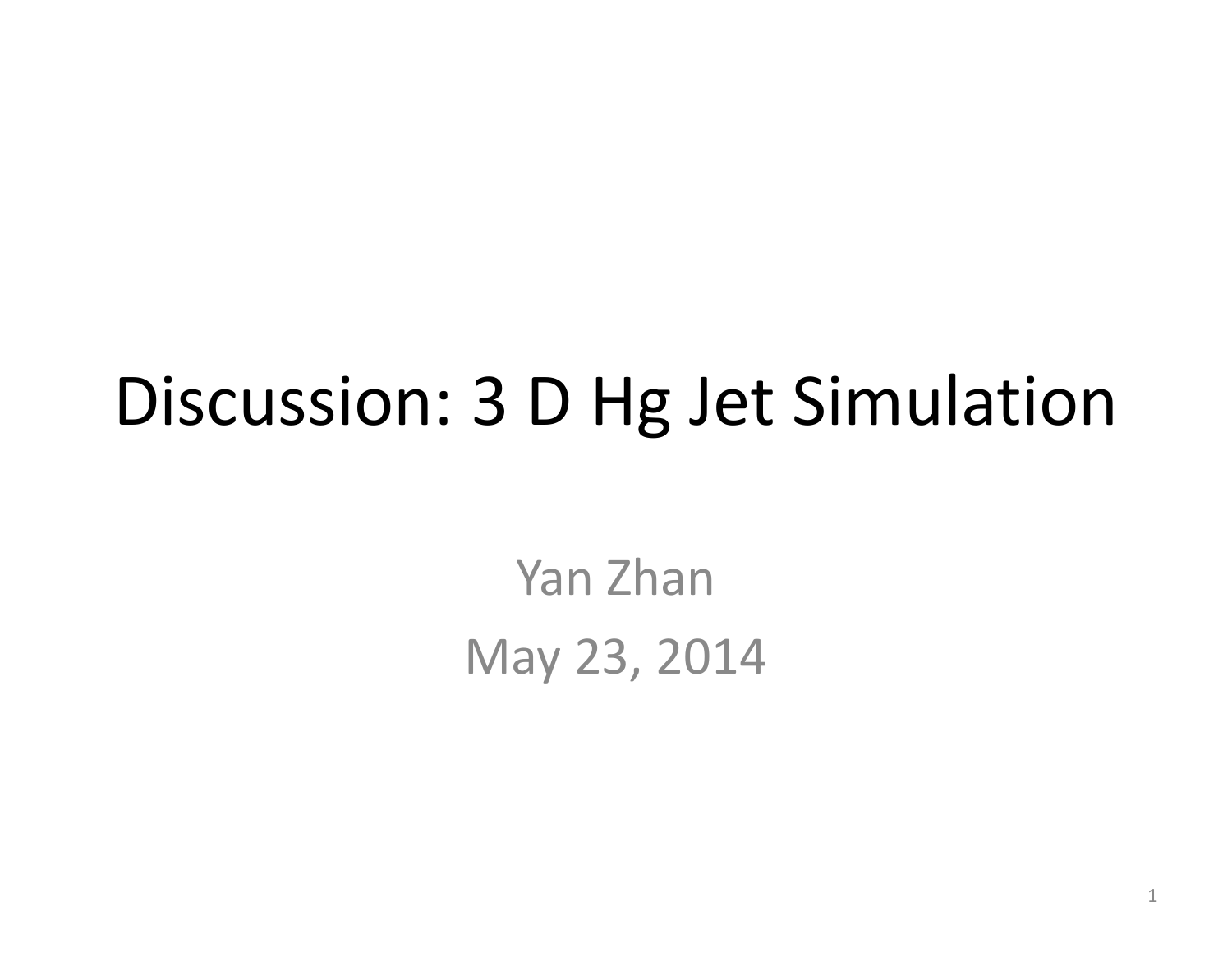# Simplification Of The 3D Hg Jet

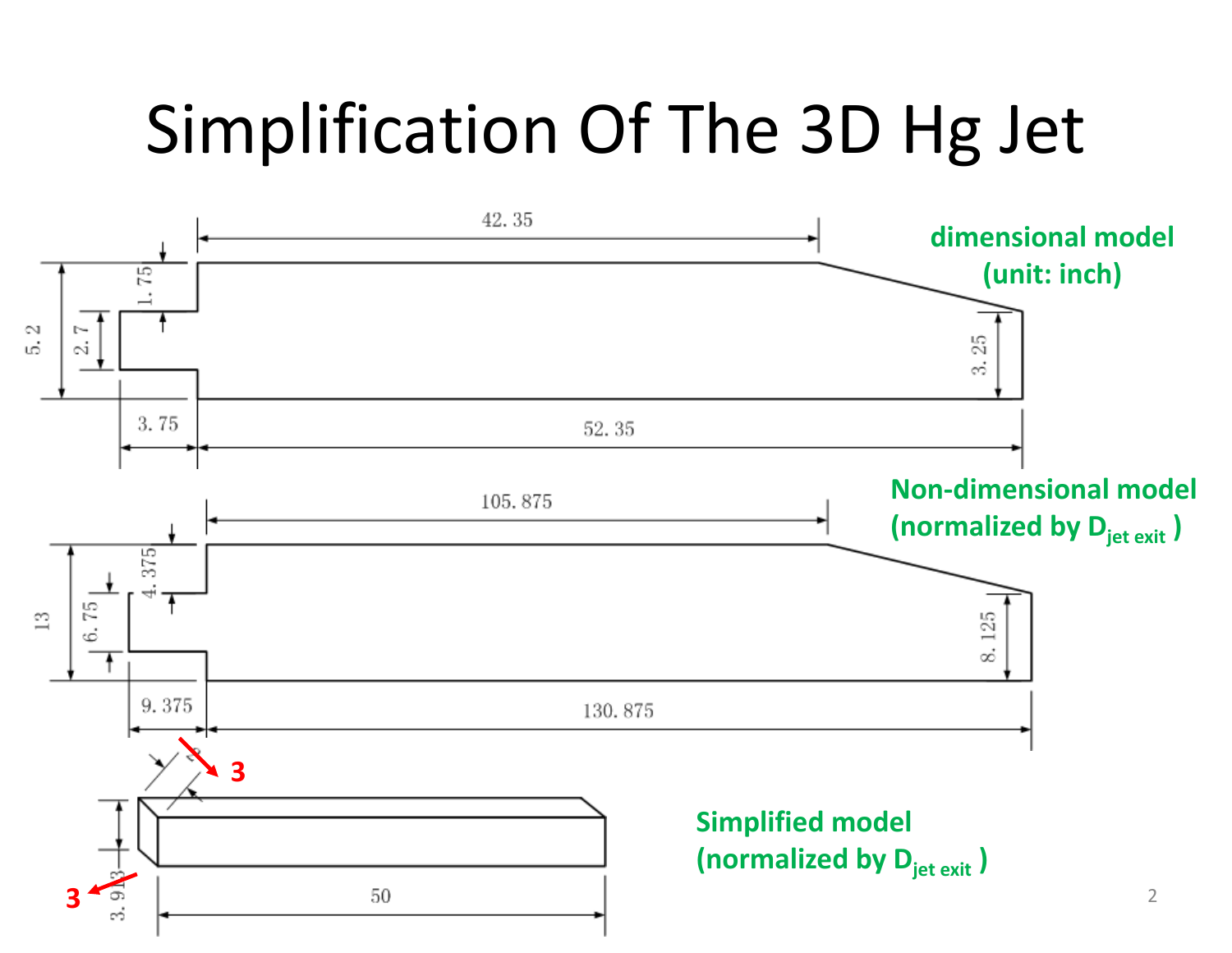# Boundary Conditions



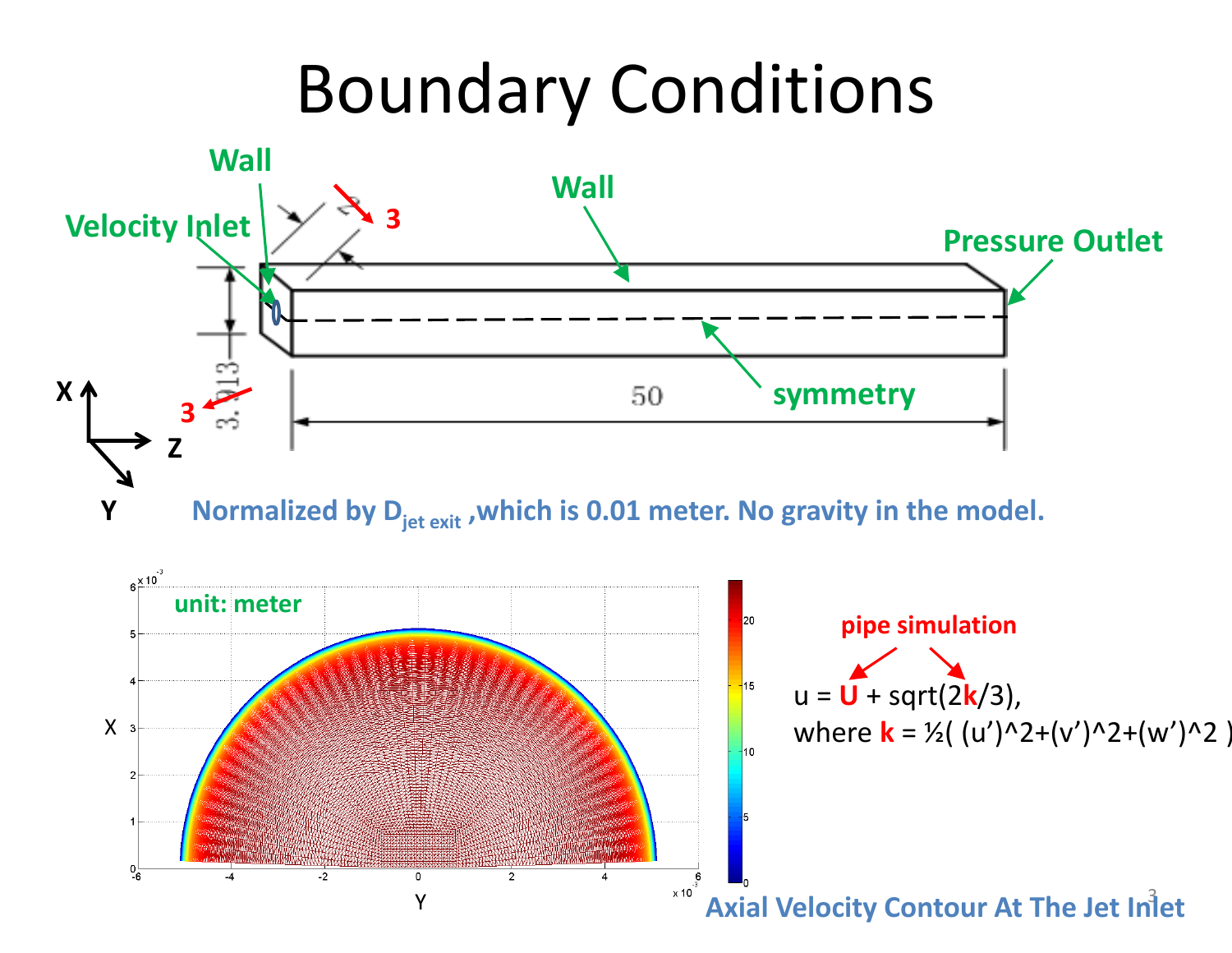## Results of  $\alpha_{\rm Hg}^-$  at t = 0.2 μs (one time step)



 $\mathbf{\times}$ 

0.005

 $-8.015$ 

 $-0.01$ 

 $-0.005$ 

 $\overline{0}$ 

Y

 $0.005$ 

 $0.01$ 

0.015

 $\mathord{\times}$ 

 $0.005$ 

 $-0.015$ 

 $-0.01$ 

 $-0.005$ 

 $\pmb{0}$ 

Y

0.005

 $0.01$ 

0.015

4

 $0.6$ 

 $0.5$ 

 $0.4$  $0.3$  $0.2$  $0.1$ 

0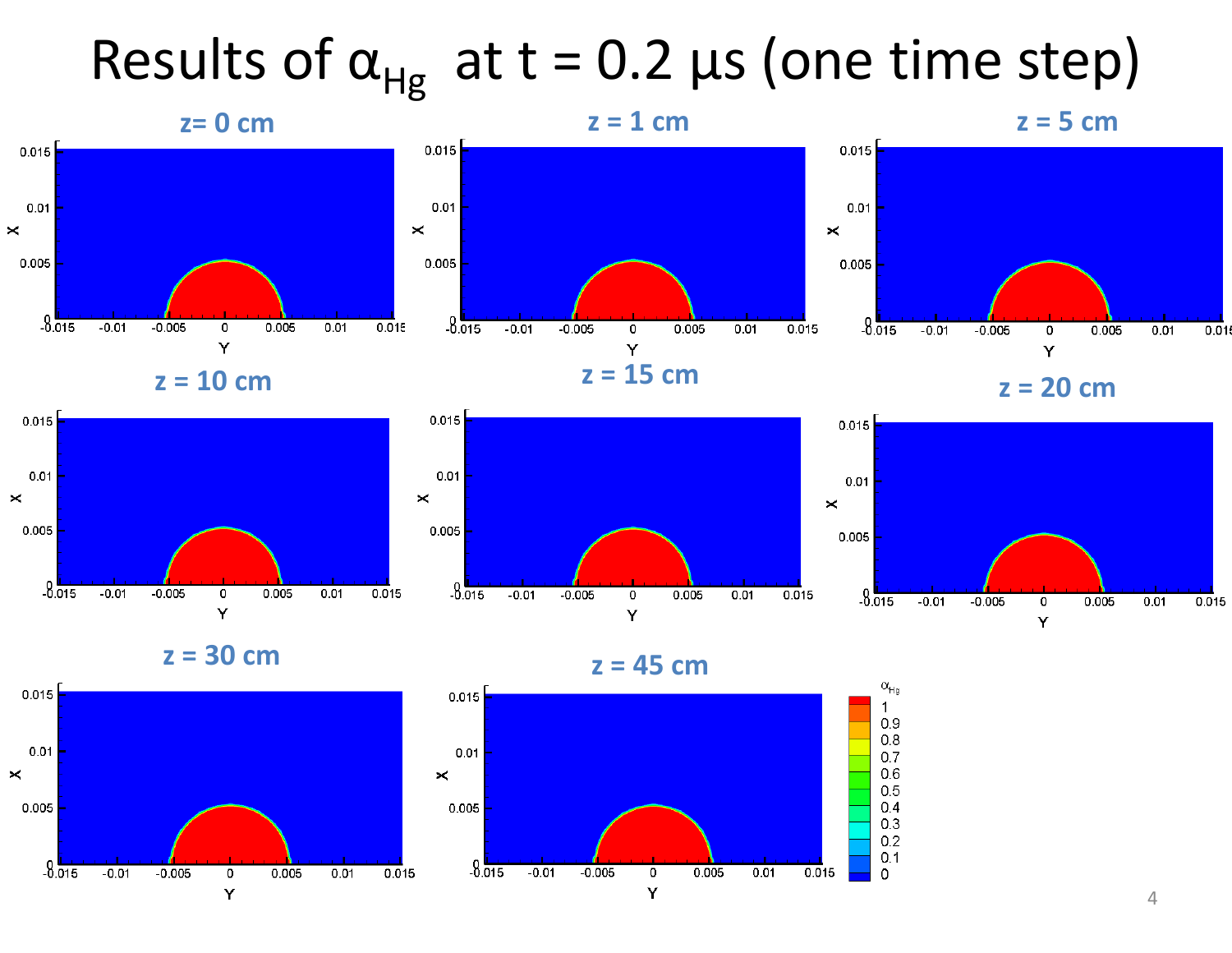#### Results of  $u_z$  at t = 0.2  $\mu$ s (one time step)





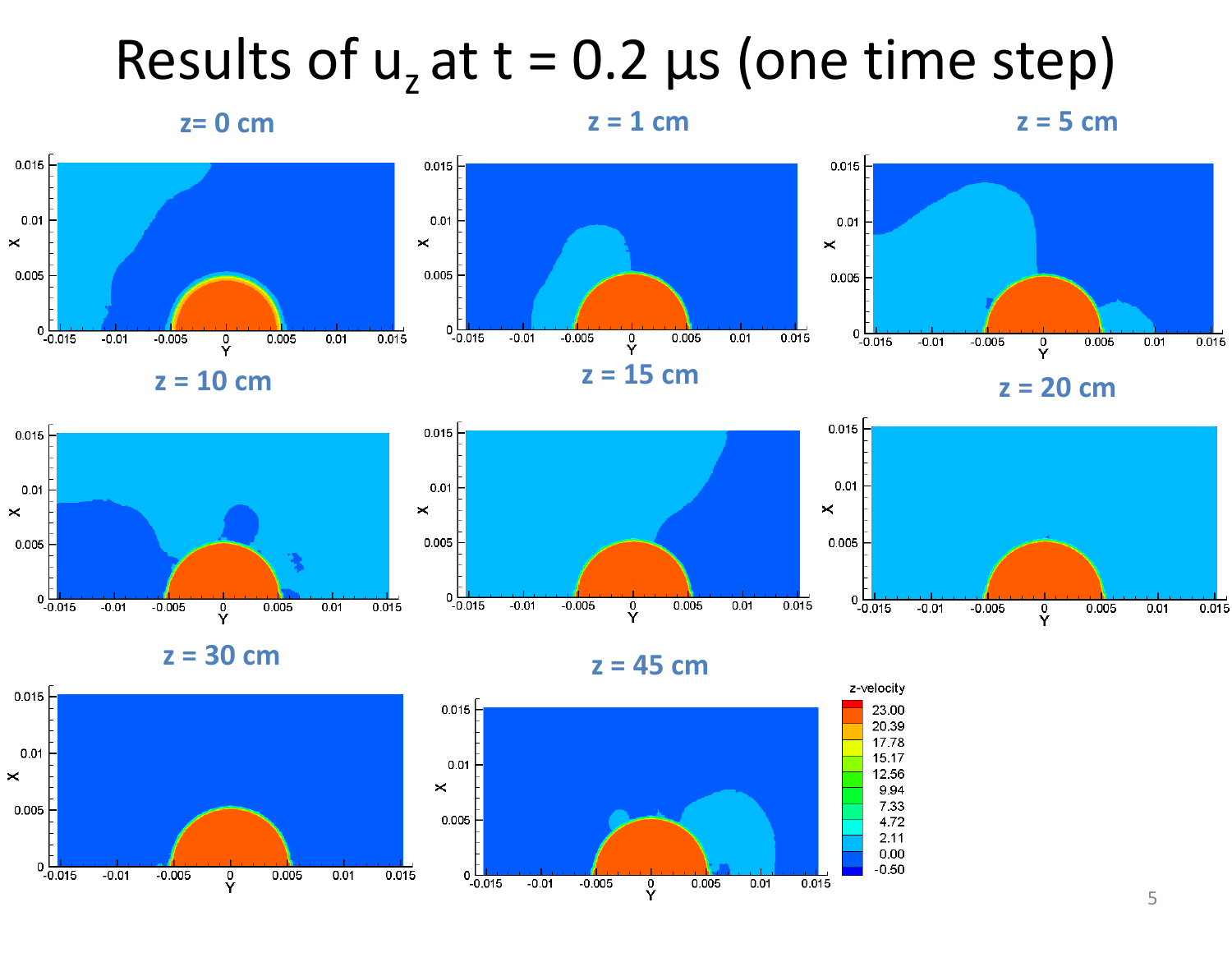# Results of  $\alpha_{\rm Hg}^{}$  at t = 14.4 ms



**z <sup>=</sup> 30 cm**







0.000

0.

0.

0.

0.

 $\Omega$ 

 $0.015$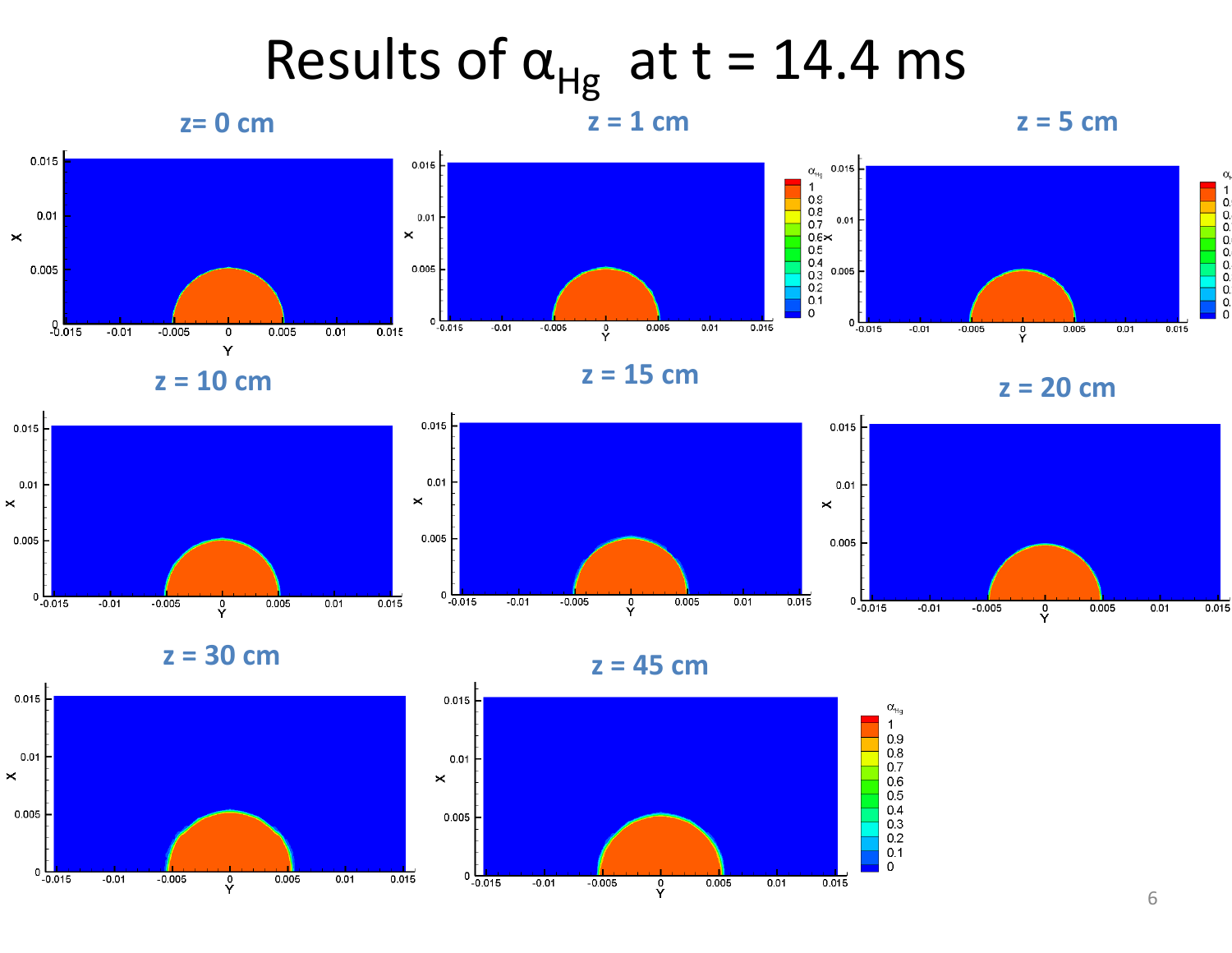## Results of u<sub>z</sub> at t = 14.4 ms





 $\pmb{\times}$ 

 $\times$ 

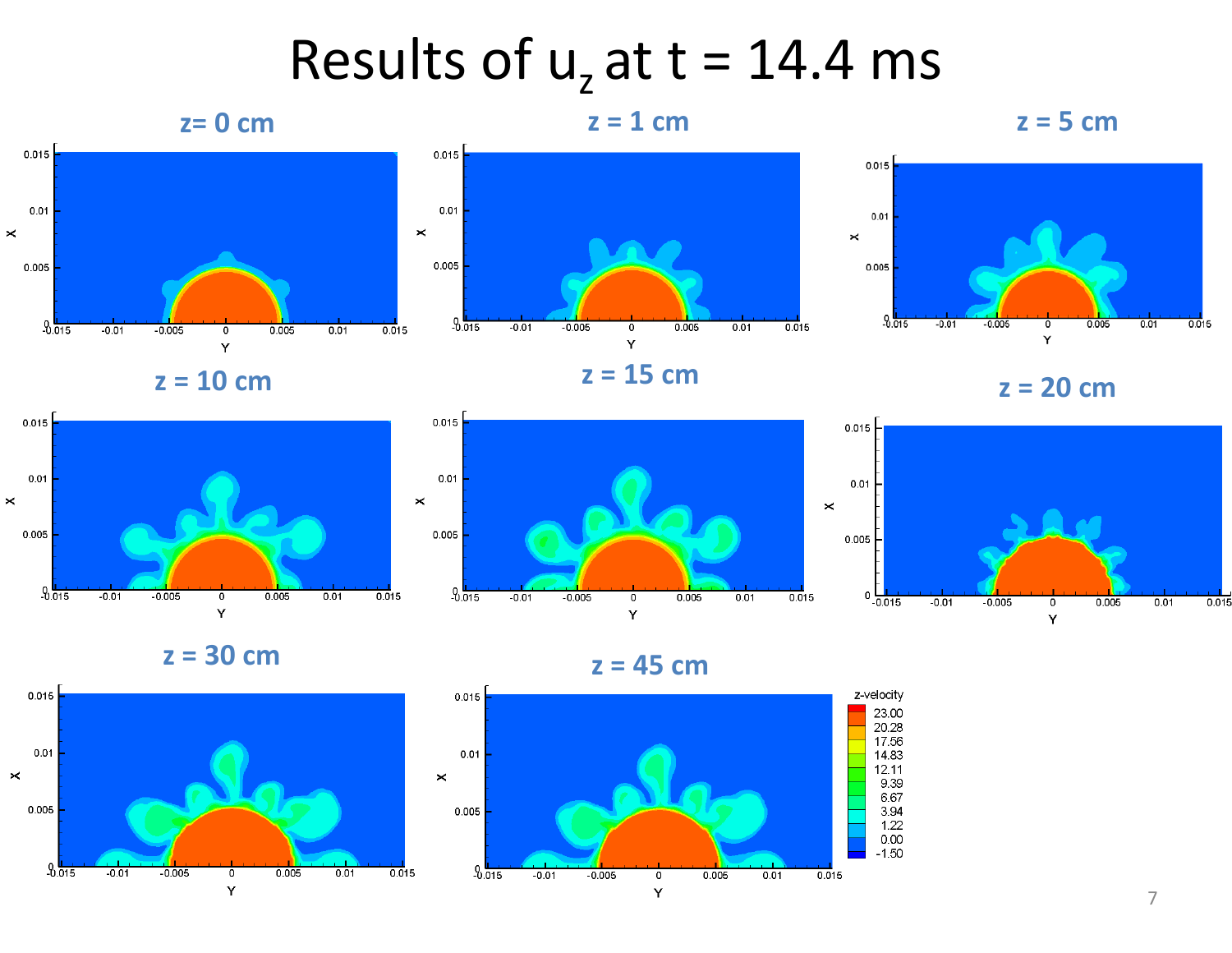## Results of  $\alpha_{\rm Hg}^-$  at t = 26.4 ms

#### **z= 0 cm**





**z <sup>=</sup> 10 cm**



**<sup>z</sup> <sup>=</sup> <sup>15</sup> cm <sup>z</sup>**



**<sup>=</sup> 20 cm**







**z <sup>=</sup> 30 cm**



**<sup>=</sup> 45 cm**

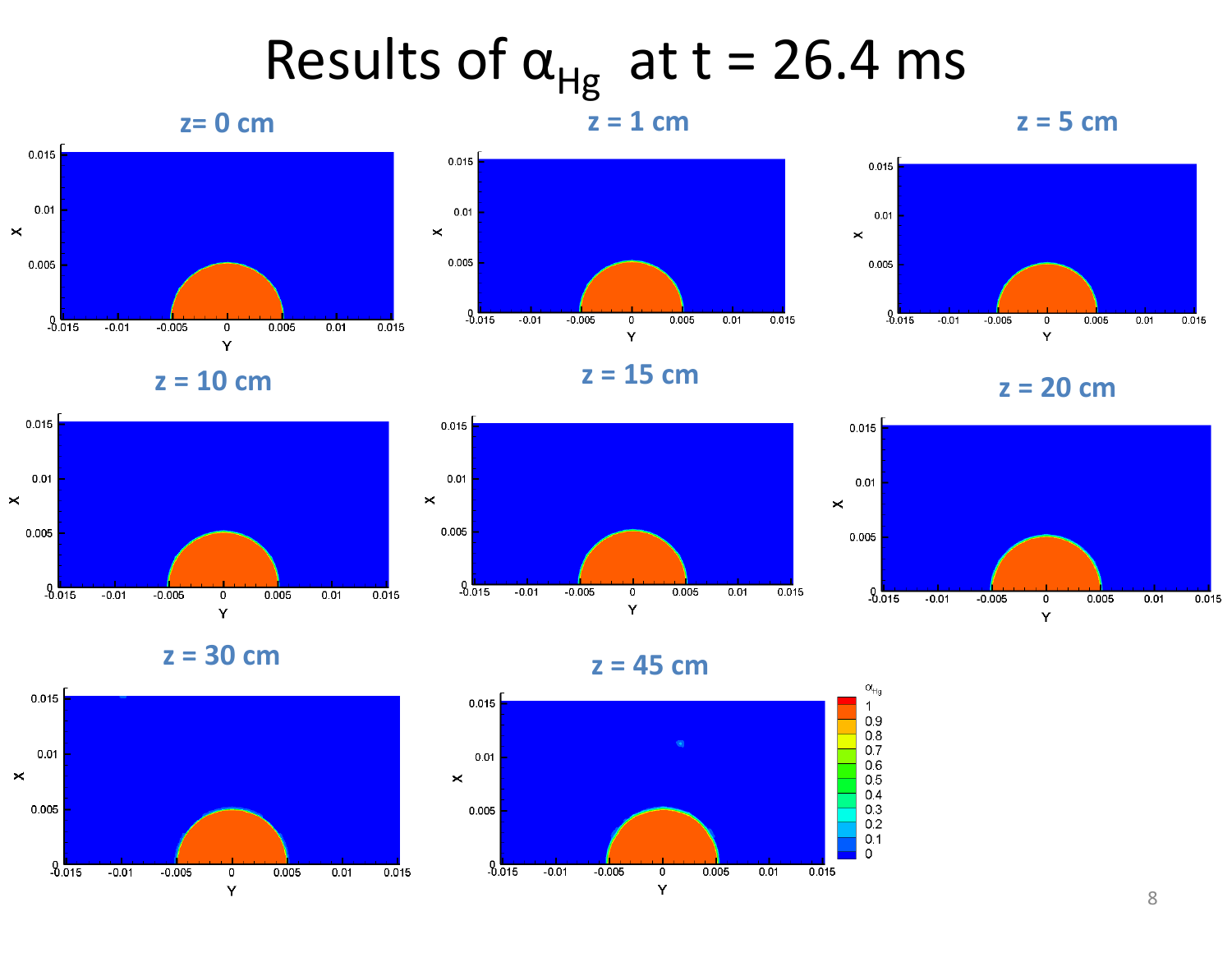## Results of u<sub>z</sub> at t = 26.4 ms





 $\mathord{\times}$ 

 $\boldsymbol{\times}$ 

 $0.015$ 





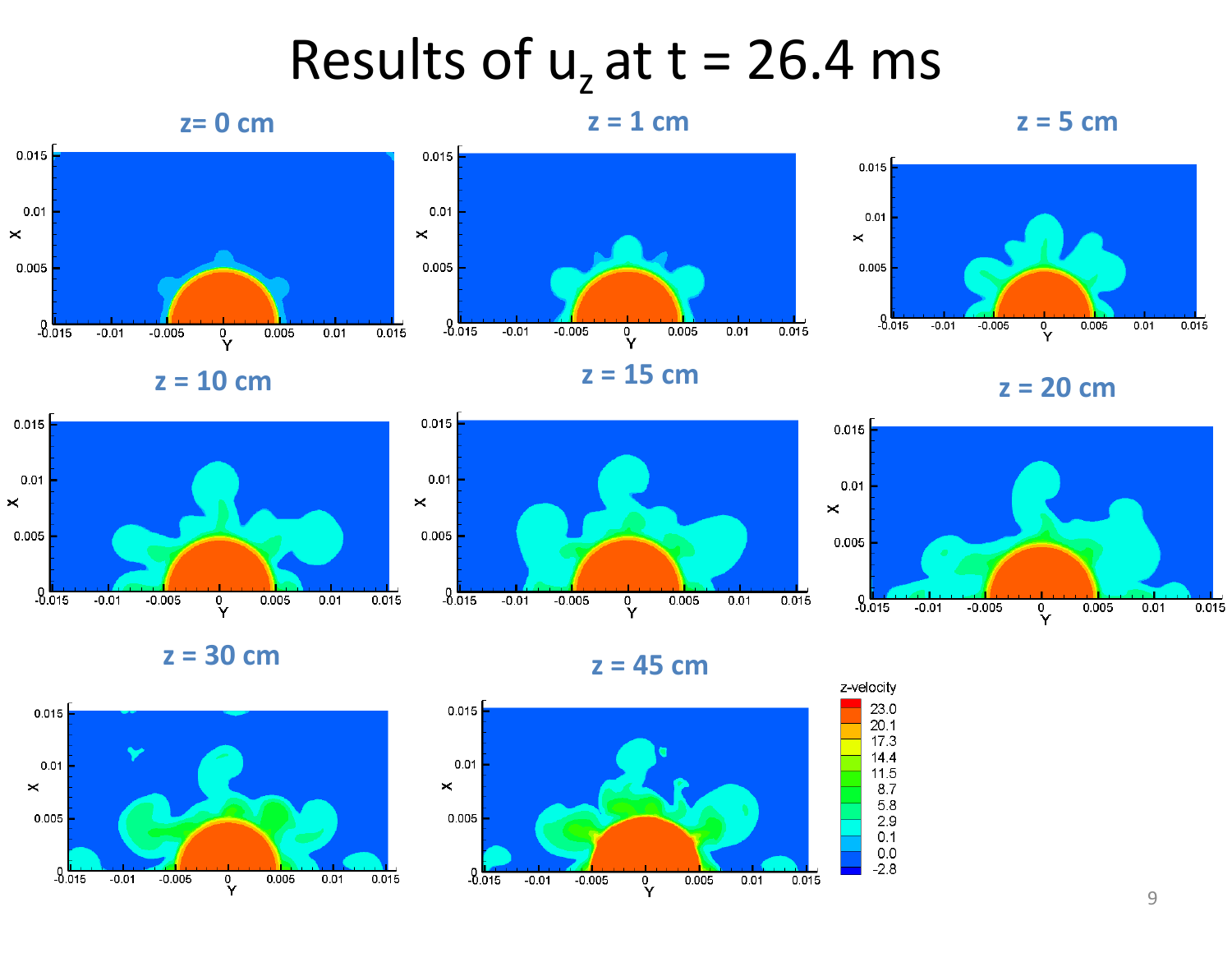## Results of  $\alpha_{\rm Hg}^-$  at t = 44.4 ms

#### **z= 0 cm**









**z <sup>=</sup> 10 cm**



**<sup>z</sup> <sup>=</sup> <sup>15</sup> cm <sup>z</sup>**

**<sup>=</sup> 20 cm**







**z <sup>=</sup> 30 cm**



**<sup>=</sup> 45 cm**